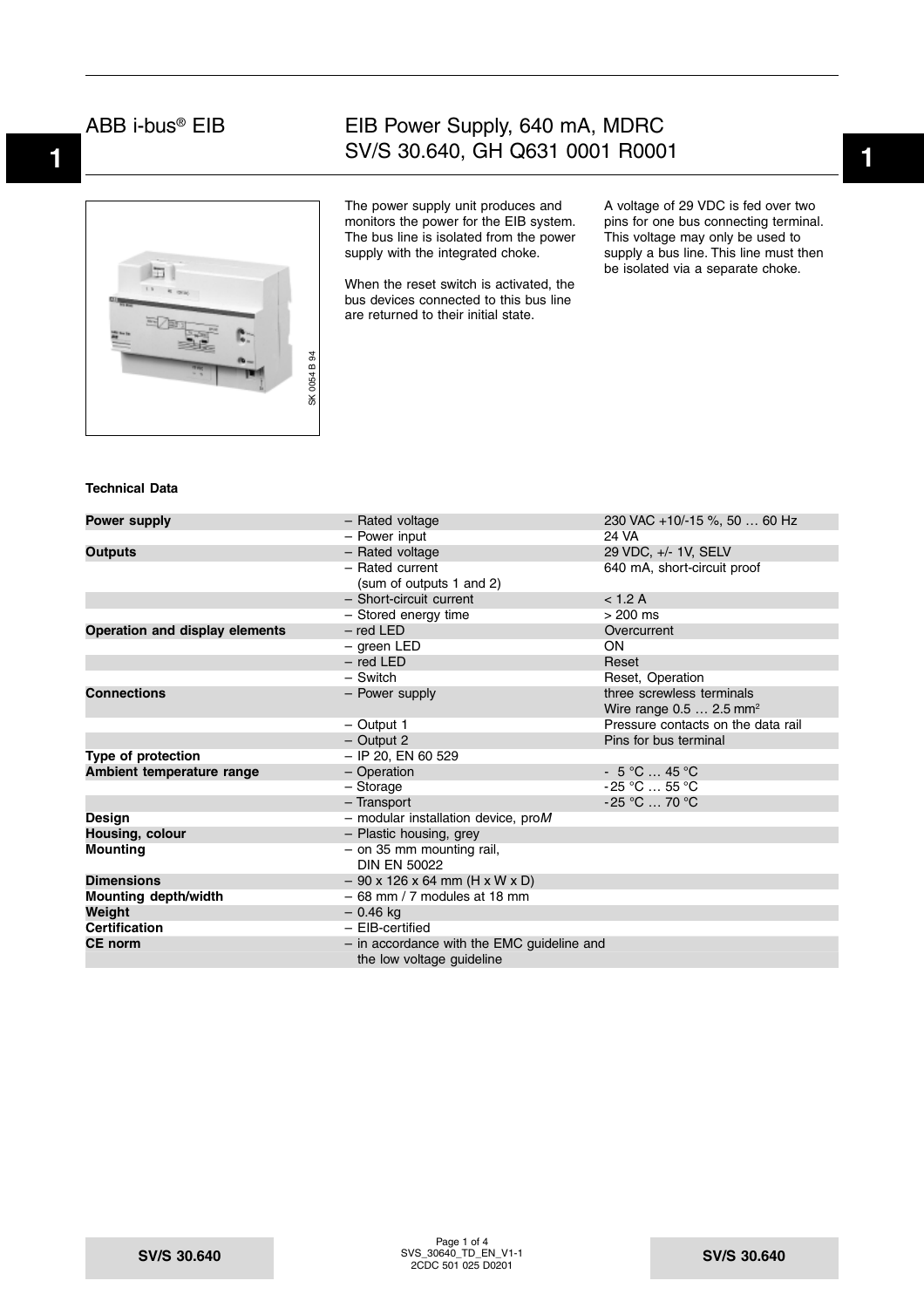# **1 1** SV/S 30.640, GH Q631 0001 R0001 EIB Power Supply, 640 mA, MDRC



- **1** Overcurrent LED **4** Reset switch<br> **2** On LED **5** Label carrier
- 
- 

**Note** To carry out a "reset", slide the switch downwards. The red LED lights up. After about 20 seconds, slide the switch back into its normal position.

- **2** On LED **5** Label carrier<br>**3** Reset LED **6** Power supply
	- **6** Power supply
	- **7** separate voltage output

The bus line is connected with the power supply again and the bus devices return to their defined initial setting.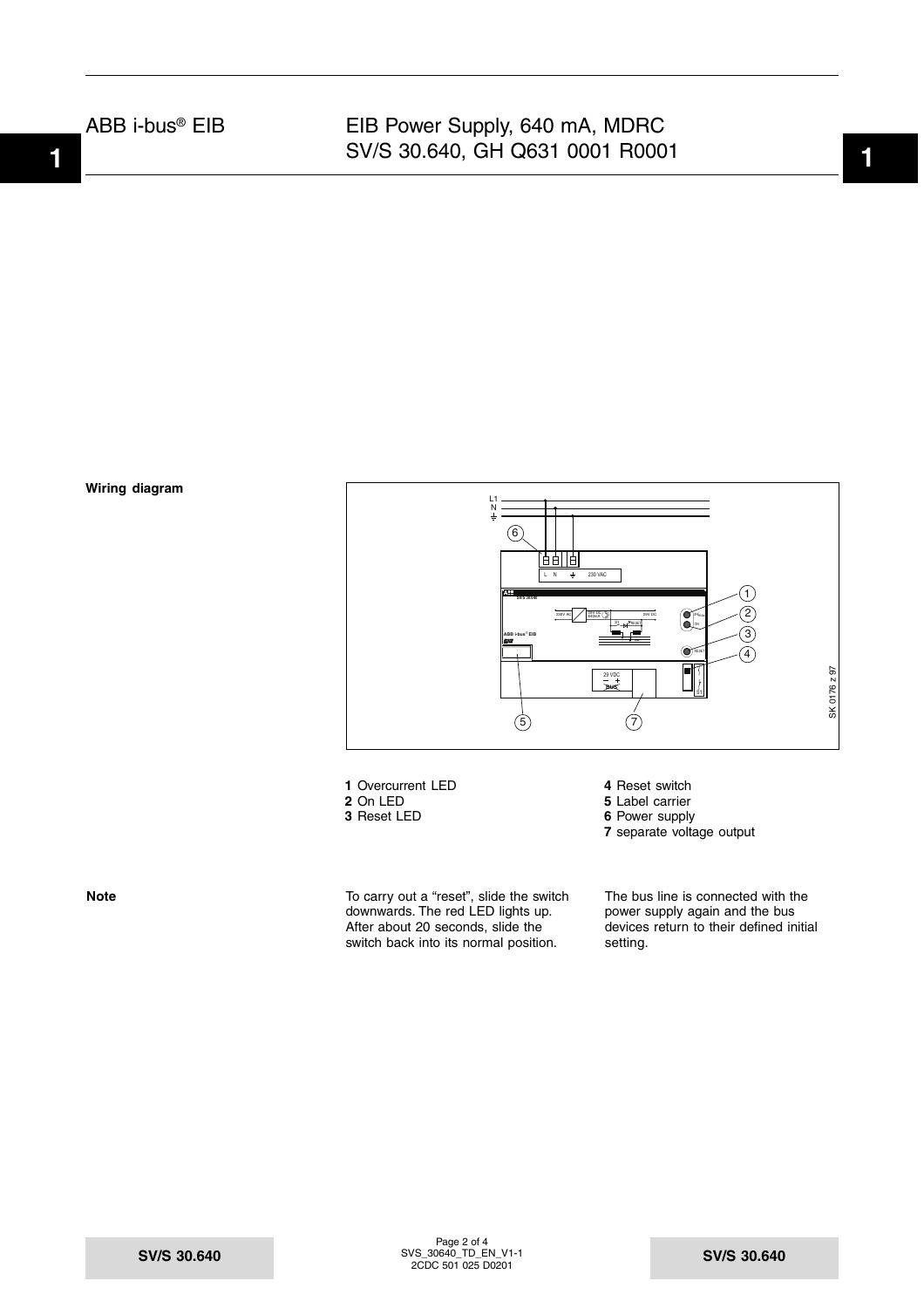**Wiring diagram** for the supply of a line

# **1 1** SV/S 30.640, GH Q631 0001 R0001 EIB Power Supply, 640 mA, MDRC



integrated choke **2** Data rail

**Wiring diagram** for the supply of a line and a main line



- 
- integrated choke<br>**2** 4-pole connector
- 
- **3** separate choke for main **7** Connector line
- **1** Power supply with **4** Connector for secondary line integrated choke **5** Coupler
	-
	- **6** Terminal for main line
	-